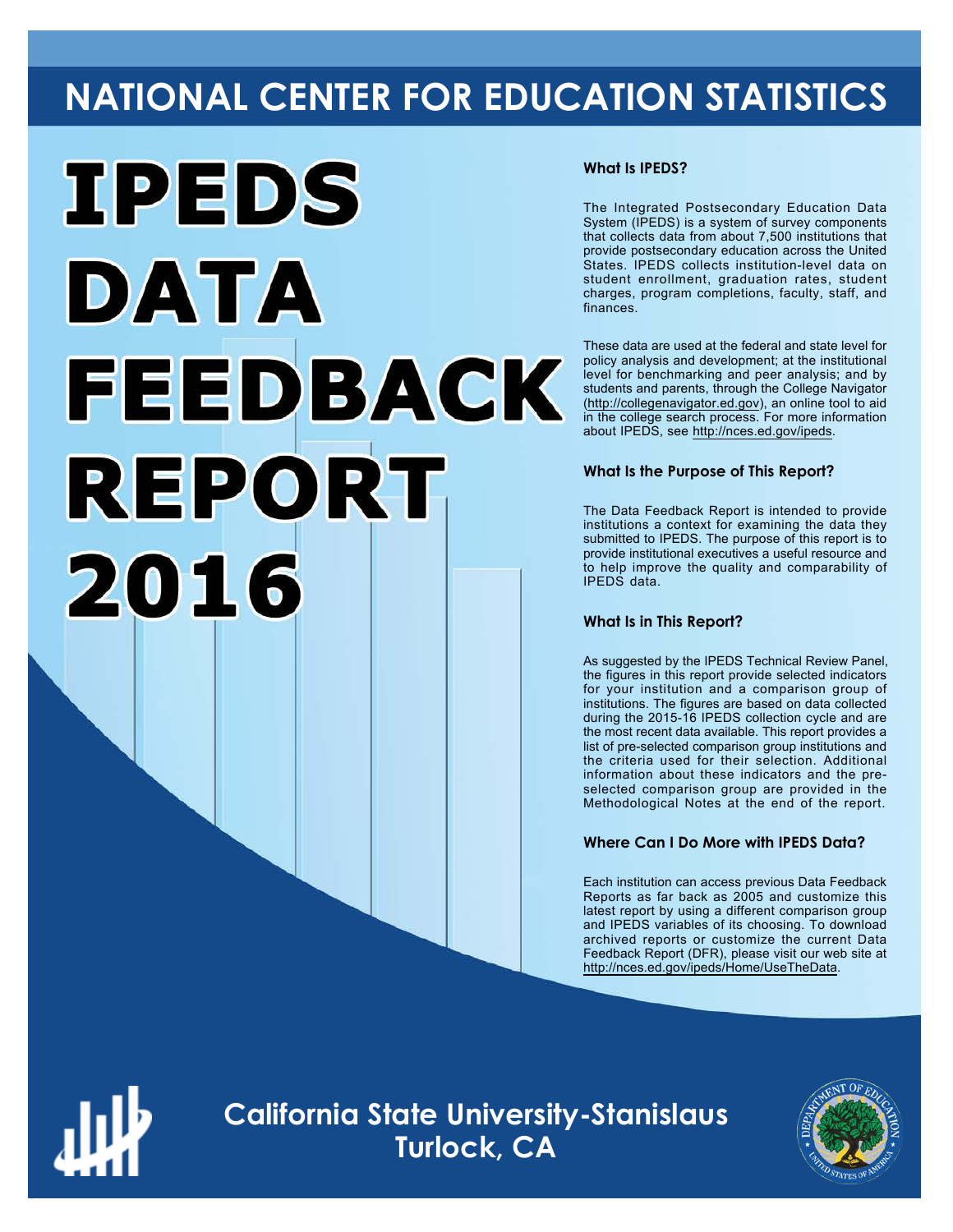#### **COMPARISON GROUP**

Comparison group data are included to provide a context for interpreting your institution's statistics. If your institution did not define a custom comparison group for this report by July 17, NCES selected a comparison group for you. (In this case, the characteristics used to define the comparison group appears below.) The Customize Data Feedback Report functionality on the IPEDS Data Center [\(http://nces.ed.gov/ipeds/datacenter/\)](http://nces.ed.gov/ipeds/datacenter/) can be used to reproduce the figures in this report using different peer groups.

Using some of your institution's characteristics, a group of comparison institutions was selected for you. The characteristics include Carnegie Classification of Masters Colleges and Universities (larger programs), public and enrollment of a similar size. This comparison group includes the following 32 institutions:

- Arkansas Tech University (Russellville, AR)
- Austin Peay State University (Clarksville, TN)
- Bloomsburg University of Pennsylvania (Bloomsburg, PA)
- California State University-Bakersfield (Bakersfield, CA) California University of Pennsylvania (California, PA)
- CUNY Lehman College (Bronx, NY)
- 
- Eastern Illinois University (Charleston, IL) Fort Hays State University (Hays, KS)
- Indiana University-Purdue University-Fort Wayne (Fort Wayne, IN)
- Kutztown University of Pennsylvania (Kutztown, PA)
- Millersville University of Pennsylvania (Millersville, PA)
- Morehead State University (Morehead, KY)
- Murray State University (Murray, KY)
- North Carolina Central University (Durham, NC)
- Northwestern State University of Louisiana (Natchitoches, LA)
- Saginaw Valley State University (University Center, MI)
- Salem State University (Salem, MA)
- Salisbury University (Salisbury, MD)
- Slippery Rock University of Pennsylvania (Slippery Rock, PA)
- Sonoma State University (Rohnert Park, CA)
- Southern Connecticut State University (New Haven, CT)
- State University of New York at New Paltz (New Paltz, NY)
- Stockton University (Galloway, NJ)
- SUNY College at Brockport (Brockport, NY)
- SUNY College at Oswego (Oswego, NY)
- The College of New Jersey (Ewing, NJ)
- University of Southern Indiana (Evansville, IN)
- University of Wisconsin-Platteville (Platteville, WI)
- University of Wisconsin-Stout (Menomonie, WI)
- West Texas A & M University (Canyon, TX)
- Western Carolina University (Cullowhee, NC) William Paterson University of New Jersey (Wayne, NJ)

#### **The figures in this report have been organized and ordered into the following topic areas:**

| 1) Admissions (only for non-open-admissions schools) | Fig. 1 and 2           | Pg. 3       |
|------------------------------------------------------|------------------------|-------------|
| 2) Student Enrollment                                | Fig. 3 and 4           | Pg. 3 and 4 |
| 3) Awards                                            | Fig. 5                 | Pg. 4       |
| 4) Charges and Net Price                             | Fig. 6 and 7           | Pg. 4       |
| 5) Student Financial Aid                             | Fig. 8, 9, 10 and 11   | Pg. 5       |
| 6) Military Benefits*                                | [No charts applicable] |             |
| 7) Retention and Graduation Rates                    | Fig. 12, 13, 14 and 15 | Pg. 6 and 7 |
| 8) Finance                                           | Fig. 16 and 17         | Pg. 7       |
| 9) Staff                                             | Fig. 18 and 19         | Pg. 8       |
| 10) Libraries*                                       | [No charts applicable] |             |
|                                                      |                        |             |

\*These figures only appear in customized Data Feedback Reports (DFR), which are available through Use the Data portal on the IPEDS website.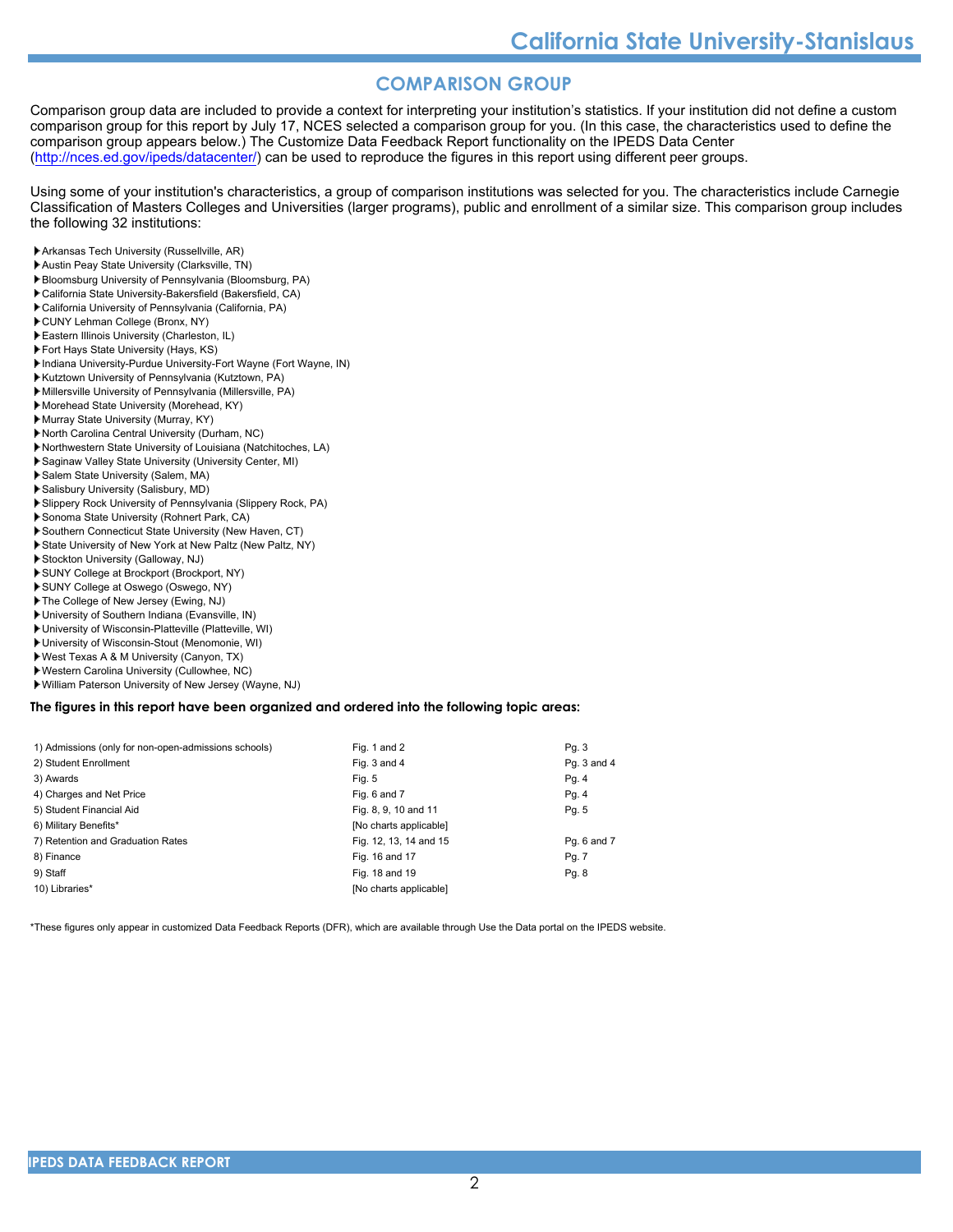**Figure 1. Number of first-time undergraduate students who applied, were admitted, and enrolled full and part time: Fall 2015**

#### **Figure 2. Percent of first-time undergraduate applicants admitted, and percent of admissions enrolled, by full- and part-time status: Fall 2015**



NOTE: Admissions data are presented only for institutions that do not have an open admission policy, and apply to first-time, degree/certificate-seeking undergraduate students only. For details, see the Methodological Notes. N is the number of institutions in the comparison group.

SOURCE: U.S. Department of Education, National Center for Education Statistics, Integrated Postsecondary Education Data System (IPEDS): Winter 2015-16, Admissions component.



NOTE: Admissions data are presented only for institutions that do not have an open admission policy, and apply to first-time, degree/certificate-seeking undergraduate students only. For details, see the Methodological Notes. Median values for the comparison group will not add to 100%. See "Use of Median Values for Comparison Group" for how median values are determined. N is the number of institutions in the comparison group.

SOURCE: U.S. Department of Education, National Center for Education Statistics, Integrated Postsecondary Education Data System (IPEDS): Winter 2015-16, Admissions component.

#### **Figure 3. Percent of all students enrolled, by race/ethnicity, and percent of students who are women: Fall 2015**



NOTE: For more information about disaggregation of data by race and ethnicity, see the Methodological Notes. Median values for the comparison group will not add to 100%. See "Use of Median Values for Comparison Group" for how median values are determined. N is the number of institutions in the comparison group. SOURCE: U.S. Department of Education, National Center for Education Statistics, Integrated Postsecondary Education Data System (IPEDS): Spring 2015, Fall Enrollment component.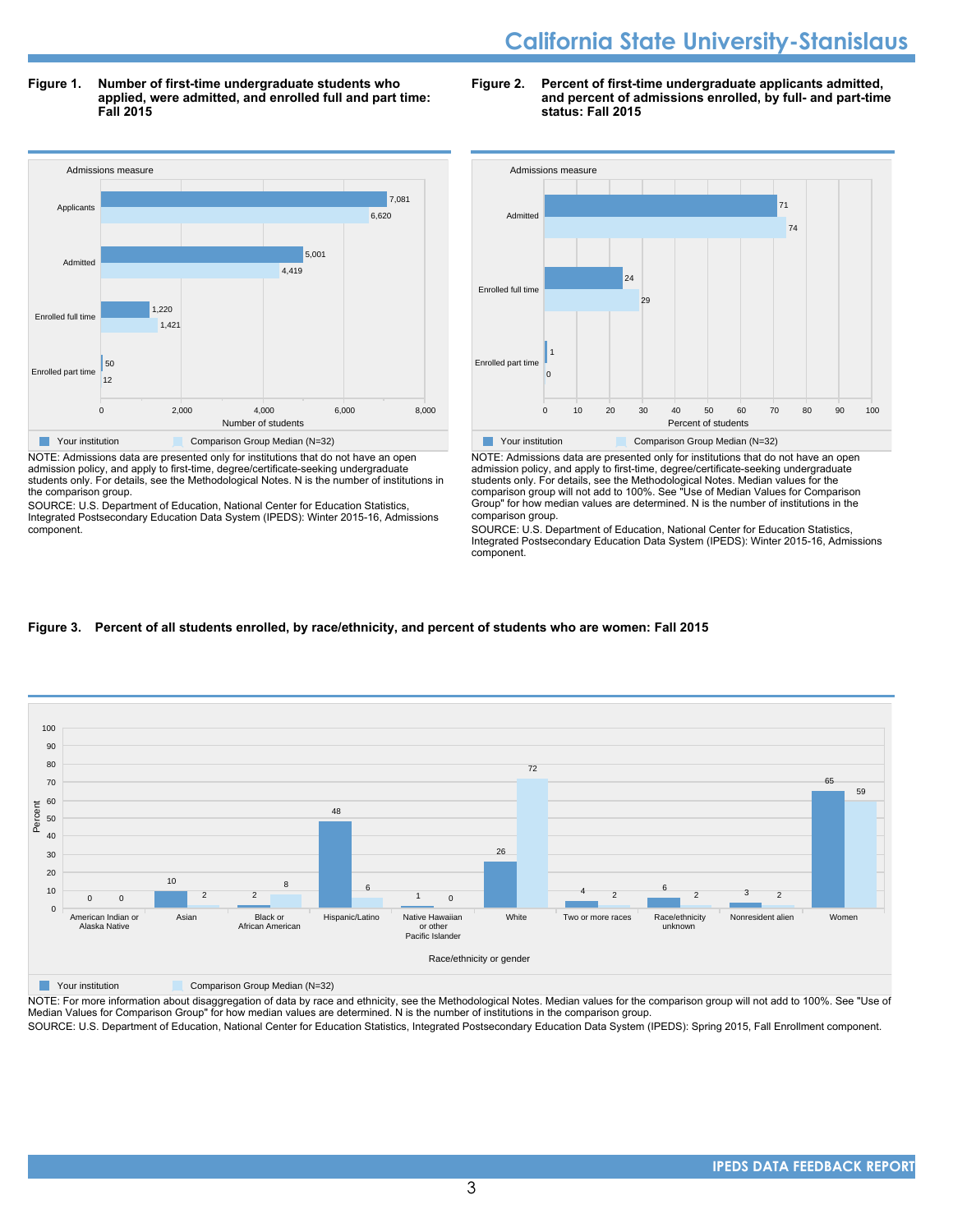**Figure 4. Unduplicated 12-month headcount of all students and of undergraduate students (2014-15), total FTE enrollment (2014-15), and full- and part-time fall enrollment (Fall 2015)**



NOTE: For details on calculating full-time equivalent (FTE) enrollment, see Calculating FTE in the Methodological Notes. Total headcount, FTE, and full- and part-time fall enrollment include both undergraduate and postbaccalaureate students, when applicable. N is the number of institutions in the comparison group.

SOURCE: U.S. Department of Education, National Center for Education Statistics, Integrated Postsecondary Education Data System (IPEDS): Fall 2015, 12-month Enrollment component and Spring 2016, Fall Enrollment component.

#### **Figure 6. Academic year tuition and required fees for full-time, first-time degree/certificate-seeking undergraduates: 2012-13 to 2015-16**



NOTE: The tuition and required fees shown here are the lowest reported from the categories of in-district, in-state, and out-of-state. N is the number of institutions in the comparison group.

SOURCE: U.S. Department of Education, National Center for Education Statistics, Integrated Postsecondary Education Data System (IPEDS): Fall 2015, Institutional Characteristics component.

**Figure 5. Number of degrees awarded, by level: 2014-15**



NOTE: For additional information about postbaccalaureate degree levels, see the Methodology Notes. N is the number of institutions in the comparison group. SOURCE: U.S. Department of Education, National Center for Education Statistics, Integrated Postsecondary Education Data System (IPEDS): Fall 2015, Completions component.

**Figure 7. Average net price of attendance for full-time, first-time degree/certificate-seeking undergraduate students, who were awarded grant or scholarship aid: 2012-13 to 2014- 15**



NOTE: Average net price is for full-time, first-time degree/certificate-seeking undergraduate students and is generated by subtracting the average amount of federal, state/local government, and institutional grant and scholarship awarded aid from the total cost of attendance. Total cost of attendance is the sum of published tuition and required fees, books and supplies, and the average room and board and other expenses. For details, see the Methodological Notes. N is the number of institutions in the comparison group.

SOURCE: U.S. Department of Education, National Center for Education Statistics, Integrated Postsecondary Education Data System (IPEDS): Fall 2015, Institutional Characteristics component; Winter 2015-16, Student Financial Aid component.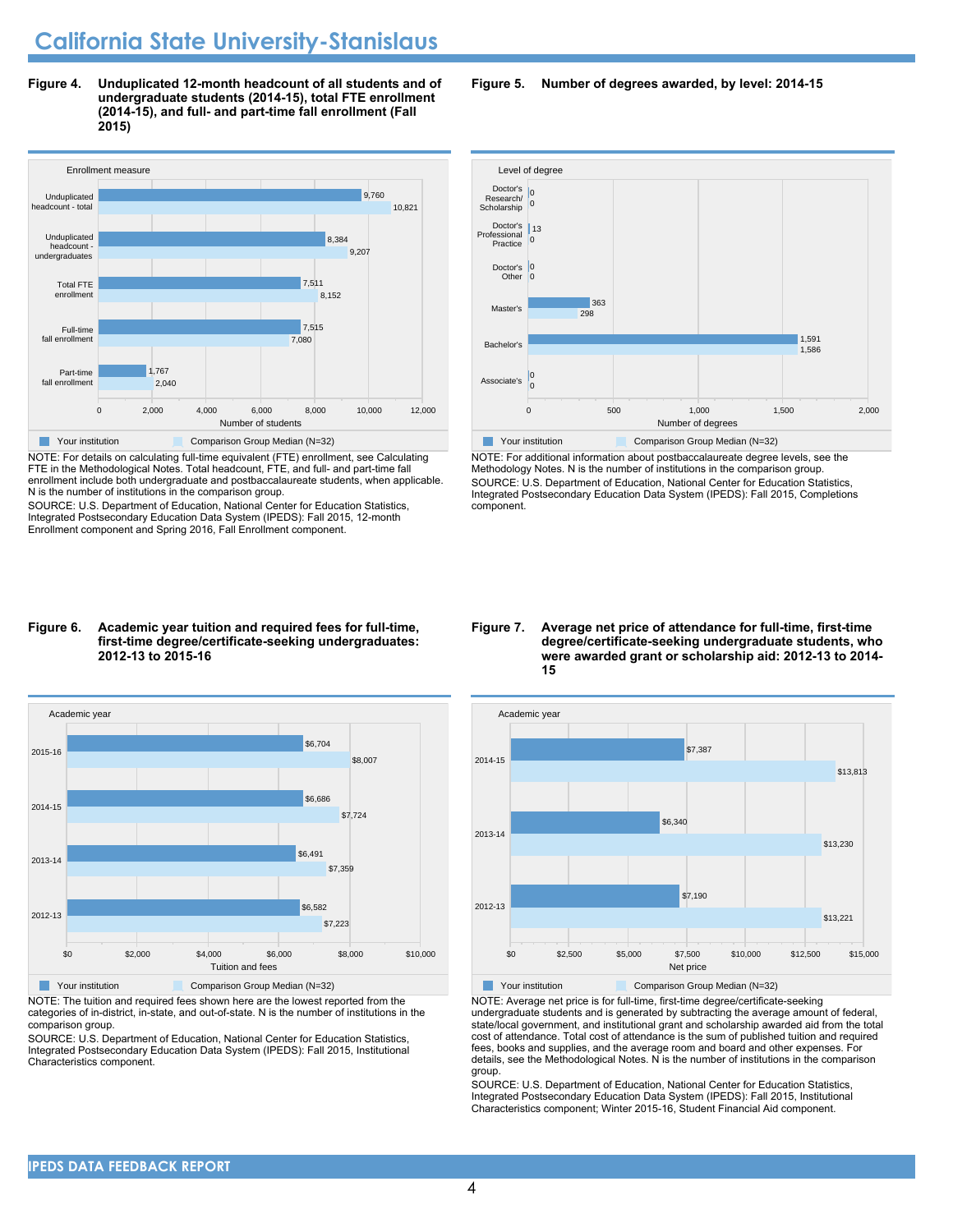**Figure 8. Percent of full-time, first-time degree/certificate-seeking undergraduate students who were awarded grant or scholarship aid from the federal government, state/local government, or the institution, or loans, by type of aid: 2014-15**



NOTE: Any grant aid above includes grant or scholarship aid awarded from the federal government, state/local government, or the institution. Federal grants includes Pell grants and other federal grants. Any loans includes federal loans and other loans awarded to students. For details on how students are counted for financial aid reporting, see Cohort Determination in the Methodological Notes. N is the number of institutions in the comparison group.

SOURCE: U.S. Department of Education, National Center for Education Statistics, Integrated Postsecondary Education Data System (IPEDS): Winter 2015-16, Student Financial Aid component.

#### **Figure 9. Average amounts of grant or scholarship aid from the federal government, state/local government, or the institution, or loans awarded to full-time, first-time degree/certificate-seeking undergraduate students, by type of aid: 2014-15**



NOTE: Any grant aid above includes grant or scholarship aid awarded from the federal government, state/local government, or the institution. Federal grants includes Pell grants and other federal grants. Any loans includes federal loans and other loans awarded to students. Average amounts of aid were calculated by dividing the total aid awarded by the total number of recipients in each institution. N is the number of institutions in the comparison group.

SOURCE: U.S. Department of Education, National Center for Education Statistics, Integrated Postsecondary Education Data System (IPEDS): Winter 2015-16, Student Financial Aid component.

#### **Figure 10. Percent of all undergraduates awarded aid, by type of aid: 2014-15**



NOTE: Any grant aid above includes grant or scholarship aid awarded from the federal government, state/local government, the institution, or other sources. Federal loans includes only federal loans awarded to students. N is the number of institutions in the comparison group.

SOURCE: U.S. Department of Education, National Center for Education Statistics, Integrated Postsecondary Education Data System (IPEDS): Winter 2015-16, Student Financial Aid component.

#### **Figure 11. Average amount of aid awarded to all undergraduates, by type of aid: 2014-15**



NOTE: Any grant aid above includes grant or scholarship aid from the federal government, state/local government, the institution, or other sources. Federal loans includes federal loans to students. Average amounts of aid were calculated by dividing the total aid awarded by the total number of recipients in each institution. N is the number of institutions in the comparison group.

SOURCE: U.S. Department of Education, National Center for Education Statistics, Integrated Postsecondary Education Data System (IPEDS): Winter 2015-16, Student Financial Aid component.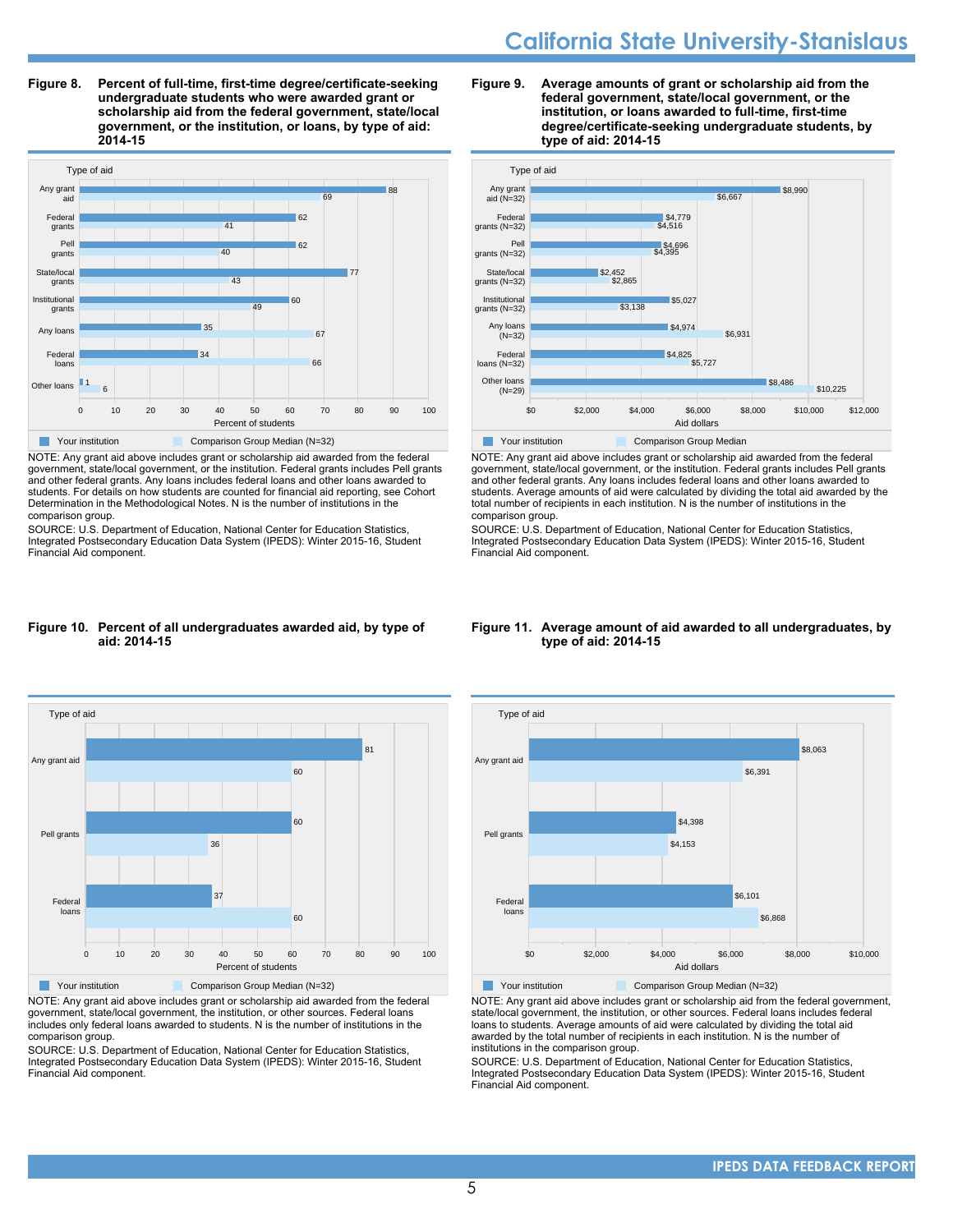**Figure 12. Retention rates of full-time, first-time bachelor's degree seeking students (Fall 2014 cohort)**



NOTE: Retention rates are measured from the fall of first enrollment to the following fall. Academic reporting institutions report retention data as of the institution's official fall reporting date or as of October 15, 2014. Program reporters determine the cohort with enrollment any time between August 1-October 31, 2014 and retention based on August 1, 2015. Four-year institutions report retention rates for students seeking a bachelor's degree. For more details, see the Methodological Notes. N is the number of institutions in the comparison group.

SOURCE: U.S. Department of Education, National Center for Education Statistics, Integrated Postsecondary Education Data System (IPEDS): Spring 2015, Fall Enrollment component.



**The Your institution Comparison Group Median** 

NOTE: Graduation rate cohort includes all full-time, first-time degree/certificate-seeking undergraduate students. Graduation and transfer-out rates are the Student Right-to-Know rates. Only institutions with mission to prepare students to transfer are required to report transfer out. For more details, see the Methodological Notes. N is the number of institutions in the comparison group.

SOURCE: U.S. Department of Education, National Center for Education Statistics, Integrated Postsecondary Education Data System (IPEDS): Winter 2015-16, Graduation Rates component.

#### **first-time degree/certificate-seeking undergraduates within 4 years, 6 years, and 8 years: 2007 cohort**



NOTE: The 6-year graduation rate is the Student Right-to-Know (SRK) rate; the 4- and 8 year rates are calculated using the same methodology. For details, see the Methodological Notes. N is the number of institutions in the comparison group. SOURCE: U.S. Department of Education, National Center for Education Statistics, Integrated Postsecondary Education Data System (IPEDS): Winter 2015-16, 200% Graduation Rates component.

# **Figure 14. Bachelor's degree graduation rates of full-time,**

#### **Figure 13. Graduation and transfer-out rates of full-time, first-time degree/certificate-seeking undergraduates within 150% of normal time to program completion (2009 cohort)**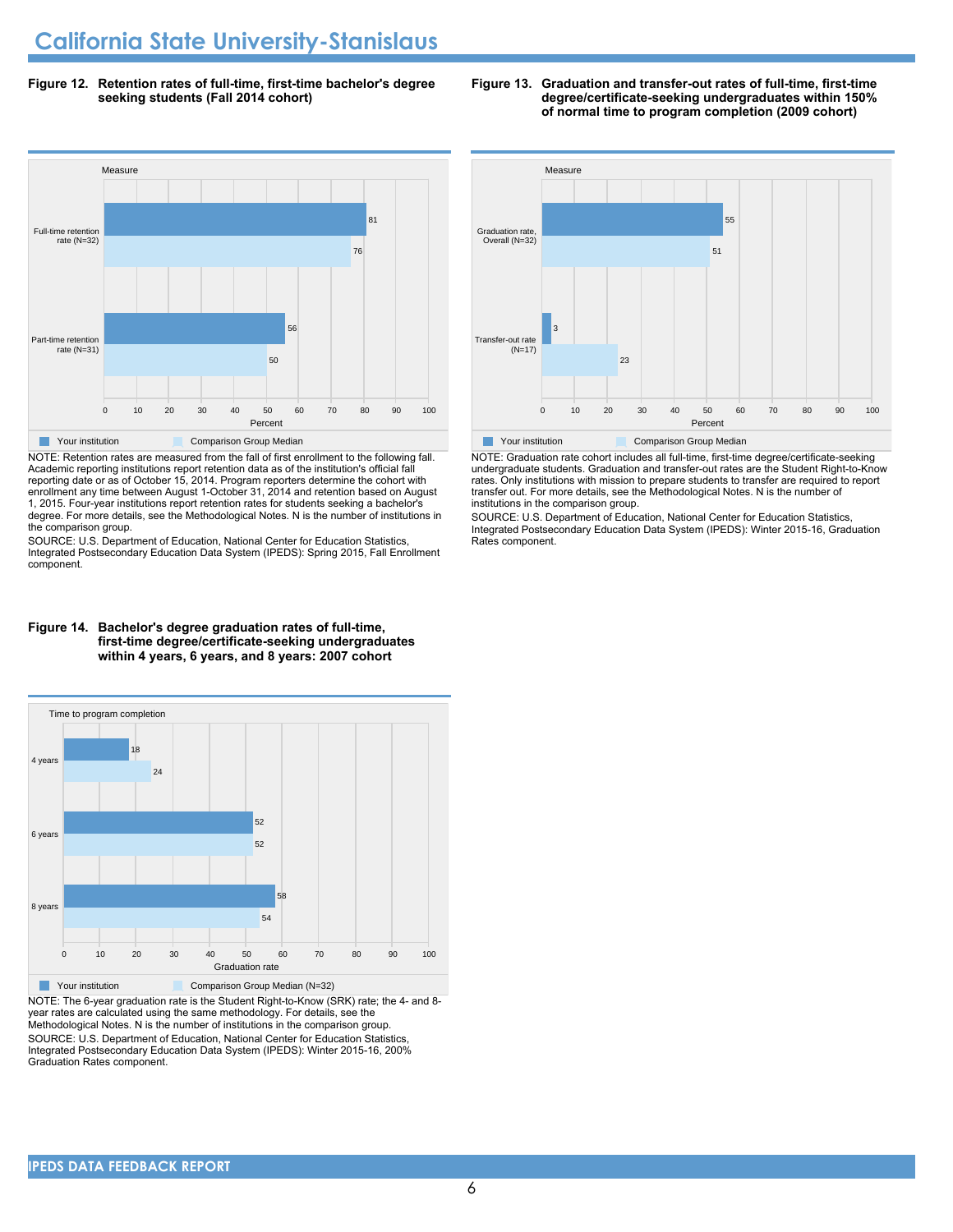#### **Figure 15. Graduation rates of full-time, first-time degree/certificate-seeking undergraduates within 150% of normal time to program completion, by race/ethnicity: 2009 cohort**



NOTE: For more information about disaggregation of data by race and ethnicity, see the Methodological Notes. The graduation rates are the Student Right-to-Know (SRK) rates. Median values for the comparison group will not add to 100%. N is the number of institutions in the comparison group.

SOURCE: U.S. Department of Education, National Center for Education Statistics, Integrated Postsecondary Education Data System (IPEDS): Winter 2015-16, Graduation Rates component.

#### **Figure 16. Percent distribution of core revenues, by source: Fiscal year 2015**



NOTE: The comparison group median is based on those members of the comparison group that report finance data using the same accounting standards as the comparison institution. For a detailed definition of core revenues, see the Methodological Notes. N is the number of institutions in the comparison group.

SOURCE: U.S. Department of Education, National Center for Education Statistics, Integrated Postsecondary Education Data System (IPEDS): Spring 2015, Finance component.

#### **Figure 17. Core expenses per FTE enrollment, by function: Fiscal year 2015**



Your institution Comparison Group Median (N=32)

NOTE: Expenses per full-time equivalent (FTE) enrollment, particularly instruction, may be inflated because finance data includes all core expenses while FTE reflects credit activity only. For details on calculating FTE enrollment and a detailed definition of core expenses, see the Methodological Notes. N is the number of institutions in the comparison group. SOURCE: U.S. Department of Education, National Center for Education Statistics, Integrated Postsecondary Education Data System (IPEDS): Fall 2015, 12-month Enrollment component and Spring 2015, Finance component.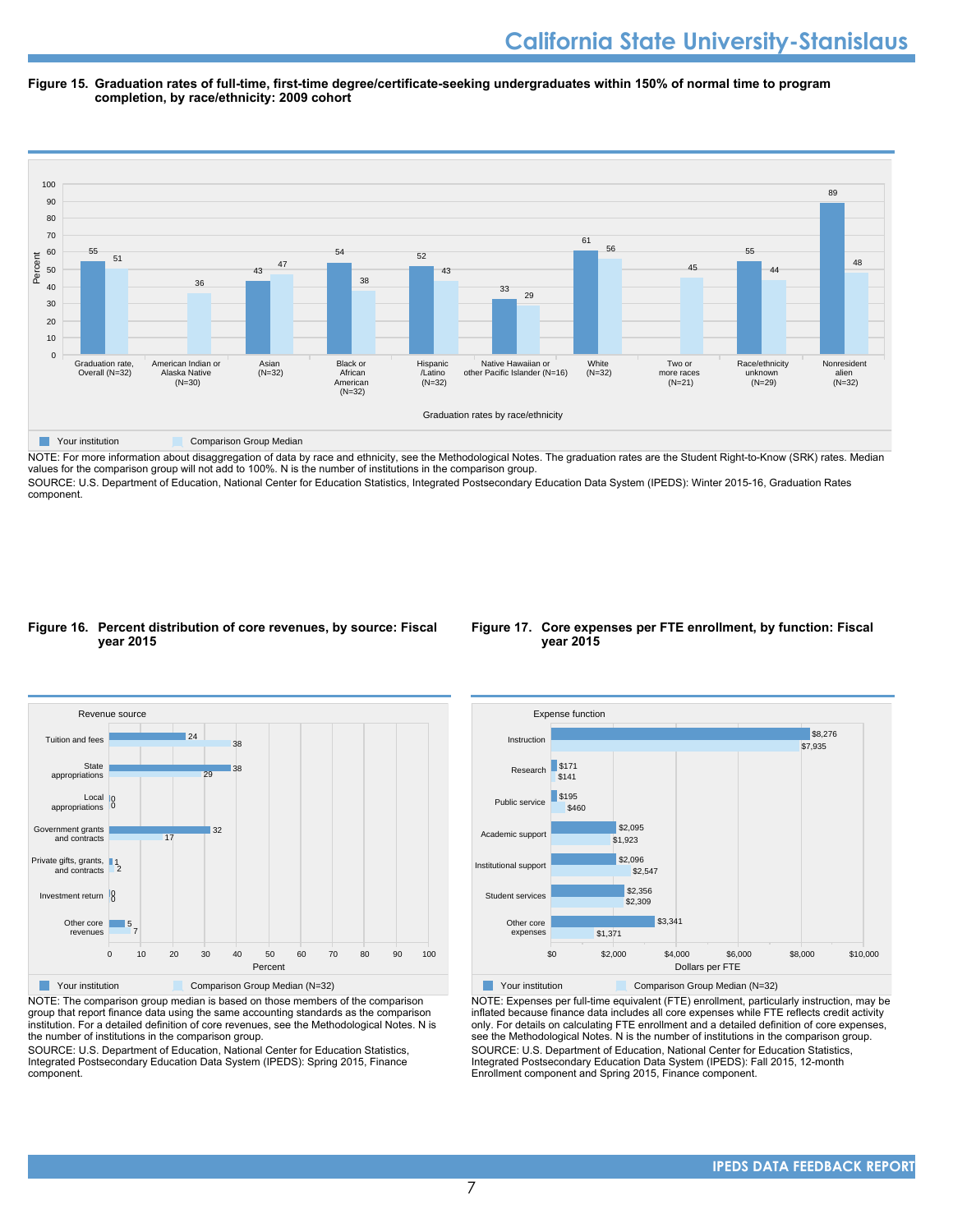**Figure 18. Full-time equivalent staff, by occupational category: Fall 2015**



NOTE: Graduate assistants are not included. For calculation details, see the Methodological Notes. N is the number of institutions in the comparison group. SOURCE: U.S. Department of Education, National Center for Education Statistics, Integrated Postsecondary Education Data System (IPEDS): Spring 2015, Human Resources component.

#### **Figure 19. Average salaries of full-time instructional non-medical staff equated to 9-month contracts, by academic rank: Academic year 2015-16**



NOTE: Average salaries of full-time instructional non-medical staff equated to 9-month contracts was calculated by multiplying the average monthly salary by 9. The average monthly salary was calculated by dividing the total salary outlays by the total number of months covered by staff on 9, 10, 11 and 12-month contracts.

SOURCE: U.S. Department of Education, National Center for Education Statistics, Integrated Postsecondary Education Data System (IPEDS): Spring 2015, Human Resources component.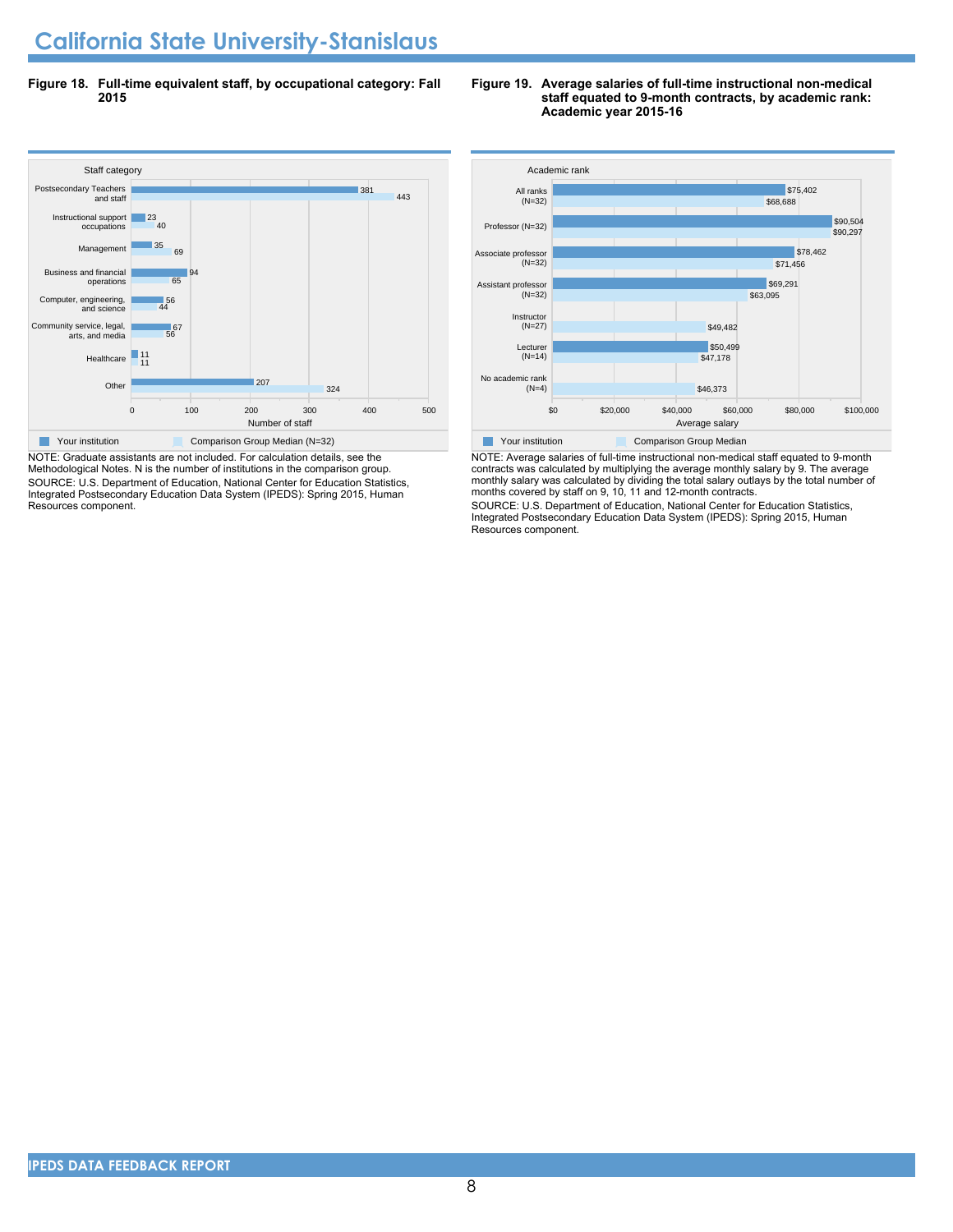#### **METHODOLOGICAL NOTES**

#### **Overview**

This report is based on data supplied by institutions to IPEDS during the 2015-16 data collection year. Response rates exceeded 99% for most surveys. Detailed response tables are included in IPEDS First Look reports at [http://nces.ed.gov/pubsearch/getpubcats.asp?sid=010.](http://nces.ed.gov/pubsearch/getpubcats.asp?sid=010)

#### **Use of Median Values for Comparison Group**

The value for the comparison institution is compared to the median value for the comparison group for each statistic included in the figure. If more than one statistic is presented in a figure, the median values are determined separately for each indicator or statistic. Medians are not reported for comparison groups with fewer than three values. Where percentage distributions are presented, median values may not add to 100%. To access all the data used to create the figures included in this report, go to 'Use the Data' portal on the IPEDS website (<http://nces.ed.gov/ipeds>).

#### **Missing Statistics**

If a statistic is not reported for your institution, the omission indicates that the statistic is not relevant to your institution and the data were not collected. Not all notes may be applicable to your report.

#### **Use of Imputed Data**

All IPEDS data are subject to imputation for total (institutional) and partial (item) nonresponse. If necessary, imputed values were used to prepare your report.

#### **Data Confidentiality**

IPEDS data are not collected under a pledge of confidentiality.

#### **Disaggregation of Data by Race/Ethnicity**

When applicable, some statistics are disaggregated by race/ethnicity. Data disaggregated by race/ethnicity have been reported using the 1997 Office of Management and Budget categories. Detailed information about the race/ethnicity categories can be found at <http://nces.ed.gov/ipeds/reic/resource.asp>.

#### **Cohort Determination for Reporting Student Financial Aid and Graduation Rates**

Student cohorts for reporting Student Financial Aid and Graduation Rates data are based on the reporting type of the institution. For institutions that report based on an academic year (those operating on standard academic terms), student counts and cohorts are based on fall term data. Student counts and cohorts for program reporters (those that do not operate on standard academic terms) are based on unduplicated counts of students enrolled during a full 12-month period.

#### **DESCRIPTION OF STATISTICS USED IN THE FIGURES**

#### **Admissions (only for non-open-admissions schools)**

#### *Admissions and Test Score Data*

Admissions and test score data are presented only for institutions that do not have an open admission policy, and apply to first-time, degree/certificate-seeking undergraduate students only. Applicants include only those students who fulfilled all requirements for consideration for admission and who were notified of one of the following actions: admission, non-admission, placement on a wait list, or application withdrawn (by applicant or institution). Admitted applicants (admissions) include wait-listed students who were subsequently offered admission. Early decision, early action, and students who began studies during the summer prior to the fall reporting period are included. For customized Data Feedback Reports, test scores are presented only if they are required for admission.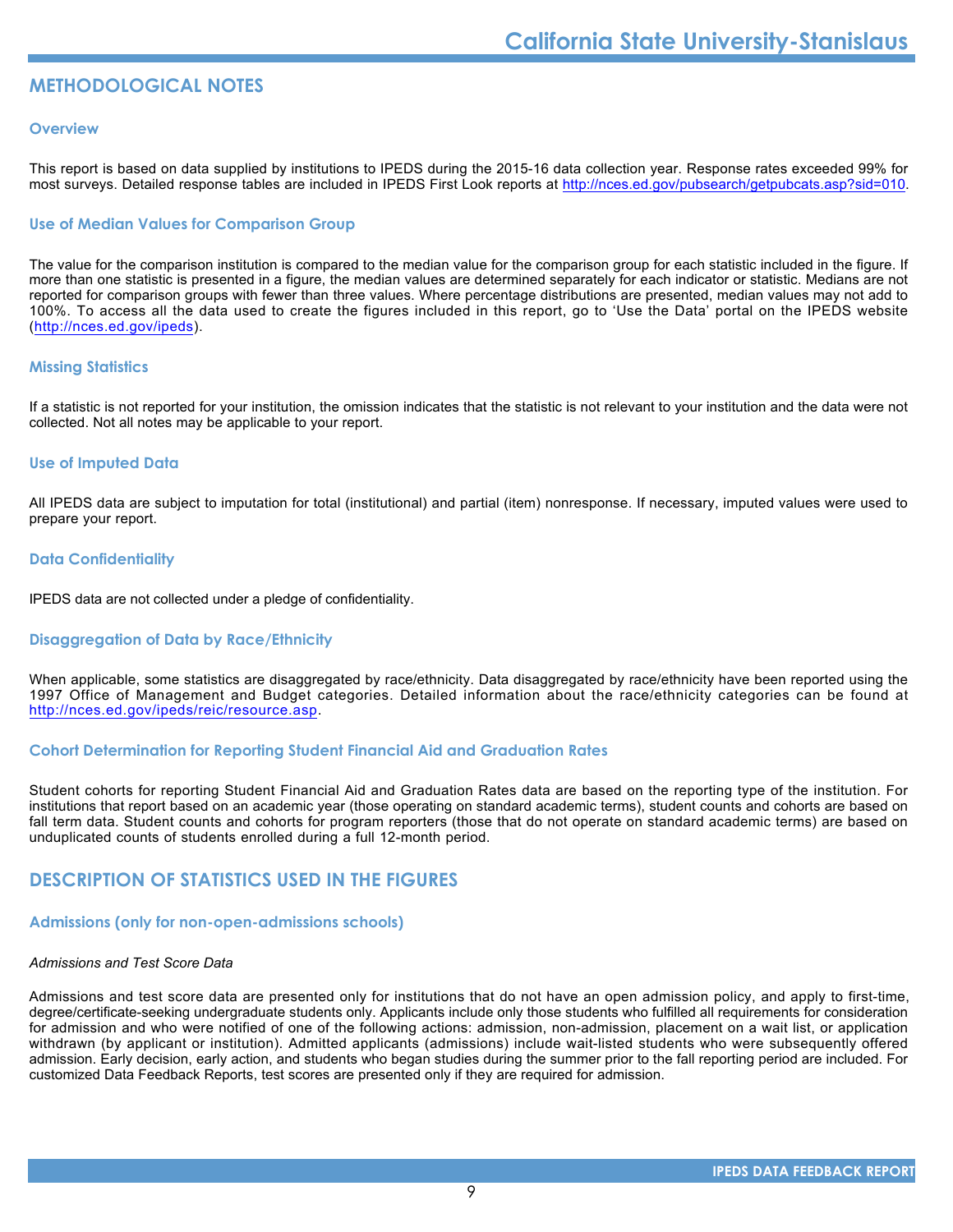#### **Student Enrollment**

#### *FTE Enrollment*

The full-time equivalent (FTE) enrollment used in this report is the sum of the institution's FTE undergraduate enrollment and FTE graduate enrollment (as calculated from or reported on the 12-month Enrollment component). Undergraduate and graduate FTE are estimated using 12 -month instructional activity (credit and/or contact hours). See "Calculation of FTE Students (using instructional activity)" in the IPEDS Glossary at <http://nces.ed.gov/ipeds/glossary/>.

#### *Total Entering Undergraduate Students*

Total entering students are students at the undergraduate level, both full- and part-time, new to the institution in the fall term (or the prior summer term who returned in the fall). This includes all first-time undergraduate students, students transferring into the institution at the undergraduate level, and non-degree/certificate-seeking undergraduates entering in the fall. Only degree-granting, academic year reporting institutions provide total entering student data.

#### **Charges and Net Price**

#### *Average Institutional Net Price*

Average net price is calculated for full-time, first-time degree/certificate-seeking undergraduates who were awarded grant or scholarship aid from the federal government, state/local government, or the institution anytime during the full aid year. For public institutions, this includes only students who paid the in-state or in-district tuition rate. Other sources of grant aid are excluded. Average net price is generated by subtracting the average amount of federal, state/local government, and institutional grant and scholarship aid from the total cost of attendance. Total cost of attendance is the sum of published tuition and required fees, books and supplies, and the average room and board and other expenses.

For the purpose of the IPEDS reporting, aid awarded refers to financial aid that was awarded to, and accepted by, a student. This amount may differ from the aid amount that is disbursed to a student.

#### **Retention and Graduation Rates**

#### *Graduation Rates and Transfer-out Rate*

Graduation rates are those developed to satisfy the requirements of the Student Right-to-Know Act and Higher Education Act, as amended, and are defined as the total number of individuals from a given cohort of full-time, first-time degree/certificate-seeking undergraduates who completed a degree or certificate within a given percent of normal time to complete all requirements of the degree or certificate program before the ending status date of August 31, 2014; divided by the total number of students in the cohort of full-time, first-time degree/certificateseeking undergraduates minus any allowable exclusions. Institutions are permitted to exclude from the cohort students who died or were totally and permanently disabled; those who left school to serve in the armed forces or were called up to active duty; those who left to serve with a foreign aid service of the federal government, such as the Peace Corps; and those who left to serve on an official church mission.

Transfer-out rate is the total number of students from the cohort who are known to have transferred out of the reporting institution (without earning a degree/award) and subsequently re-enrolled at another institution within the same time period; divided by the same adjusted cohort (initial cohort minus allowable exclusions) as described above. Only institutions with a mission that includes providing substantial preparation for students to enroll in another eligible institution are required to report transfers out.

#### *Retention Rates*

Retention rates are measures at which students persist in their educational program at an institution, expressed as a percentage. For fouryear institutions, this is the percentage of first-time bachelors (or equivalent) degree-seeking undergraduates from the previous fall who are again enrolled in the current fall. For all other institutions this is the percentage of first-time degree/certificate-seeking students from the previous fall who either re-enrolled or successfully completed their program by the current fall. The full-time retention rate is calculated using the percentage of full-time, first-time degree/certificate-seeking undergraduates, while the part-time rate is calculated using the percentage of part-time, first-time degree/certificate-seeking undergraduates.

#### **Finance**

#### *Core Revenues*

Core revenues for public institutions reporting under GASB standards include tuition and fees; state and local appropriations; government grants and contracts; private gifts, grants, and contracts; sales and services of educational activities; investment income; other operating and